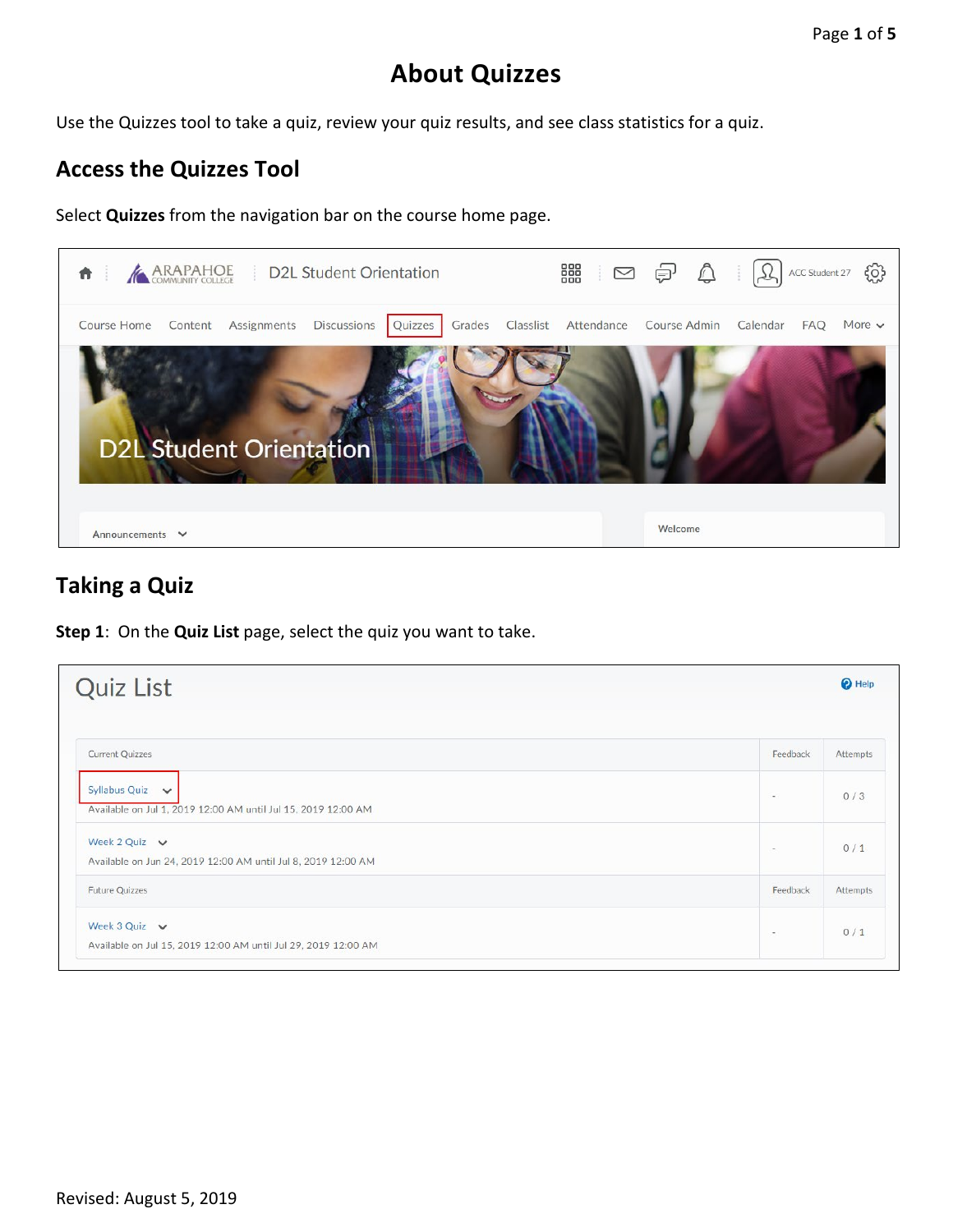## **Quizzes in Content**

Quizzes may also be accessed through the Table of Contents when your instructor creates quiz activities in course modules.

| <b>Table of Contents</b> | 12             |                                                                                                                                       |  |
|--------------------------|----------------|---------------------------------------------------------------------------------------------------------------------------------------|--|
| <b>Getting Started</b>   | $\overline{4}$ | 0 % 0 of 3 topics complete                                                                                                            |  |
| Week 1                   | 3              | <b>Chapter One</b><br>$\checkmark$<br>PowerPoint Presentation                                                                         |  |
| Week 2                   | $\overline{4}$ | <b>Syllabus Quiz</b><br>$\checkmark$<br>$\Omega$<br>Quiz                                                                              |  |
| Week 3                   | $\checkmark$   | Starts Jul 1, 2019 12:00 AM Ends Jul 15, 2019 12:00 AM                                                                                |  |
| Survey Link              |                | <b>Chapter One: Introducing Self</b><br>$\checkmark$<br>Discussion Topic                                                              |  |
| YuJa                     | 1              | Please use Chapter One: Introducing Self from our Text: D2L Trainings for Students and Teachers (2017) for<br>the basis of discussion |  |

**Step 2**: Take note of the **Time Allowed** and number of **Attempts** available. Read the instructions and details for the quiz, and when you're ready, select **Start Quiz!**

| Summary - Syllabus Quiz .                                                                                                                                                                                                                                 |
|-----------------------------------------------------------------------------------------------------------------------------------------------------------------------------------------------------------------------------------------------------------|
| <b>Quiz Details</b>                                                                                                                                                                                                                                       |
| <b>Current Time</b>                                                                                                                                                                                                                                       |
| 9:39 AM Update                                                                                                                                                                                                                                            |
| <b>Current User</b>                                                                                                                                                                                                                                       |
| ACC Student 27 (username: ACC.Student 27)                                                                                                                                                                                                                 |
| Quiz Period                                                                                                                                                                                                                                               |
| Available on Jul 1, 2019 12:00 AM until Jul 15, 2019 12:00 AM                                                                                                                                                                                             |
| <b>Time Allowed</b><br>0:30:00                                                                                                                                                                                                                            |
| Attempts<br>Allowed - 3, Completed - 0                                                                                                                                                                                                                    |
| Instructions                                                                                                                                                                                                                                              |
| You can "Save" your response to each question as you work through the quiz. When you navigate to the Next Page or Previous Page, all your responses<br>on the current page will be automatically saved.                                                   |
| Before you submit the quiz, you will have the opportunity to return to questions that you may have missed or have not yet answered.<br>Once the allocated time period that was set for this quiz expires, you are required to submit your quiz responses. |
| Note: Any responses that you have not saved before the time limit expires will not be submitted.                                                                                                                                                          |
| When you have finished reviewing these instructions, click on "Start Quiz" to begin Attempt 1.                                                                                                                                                            |
| The timer will not begin until after the set up process is finished.                                                                                                                                                                                      |
| <b>Start Quiz!</b>                                                                                                                                                                                                                                        |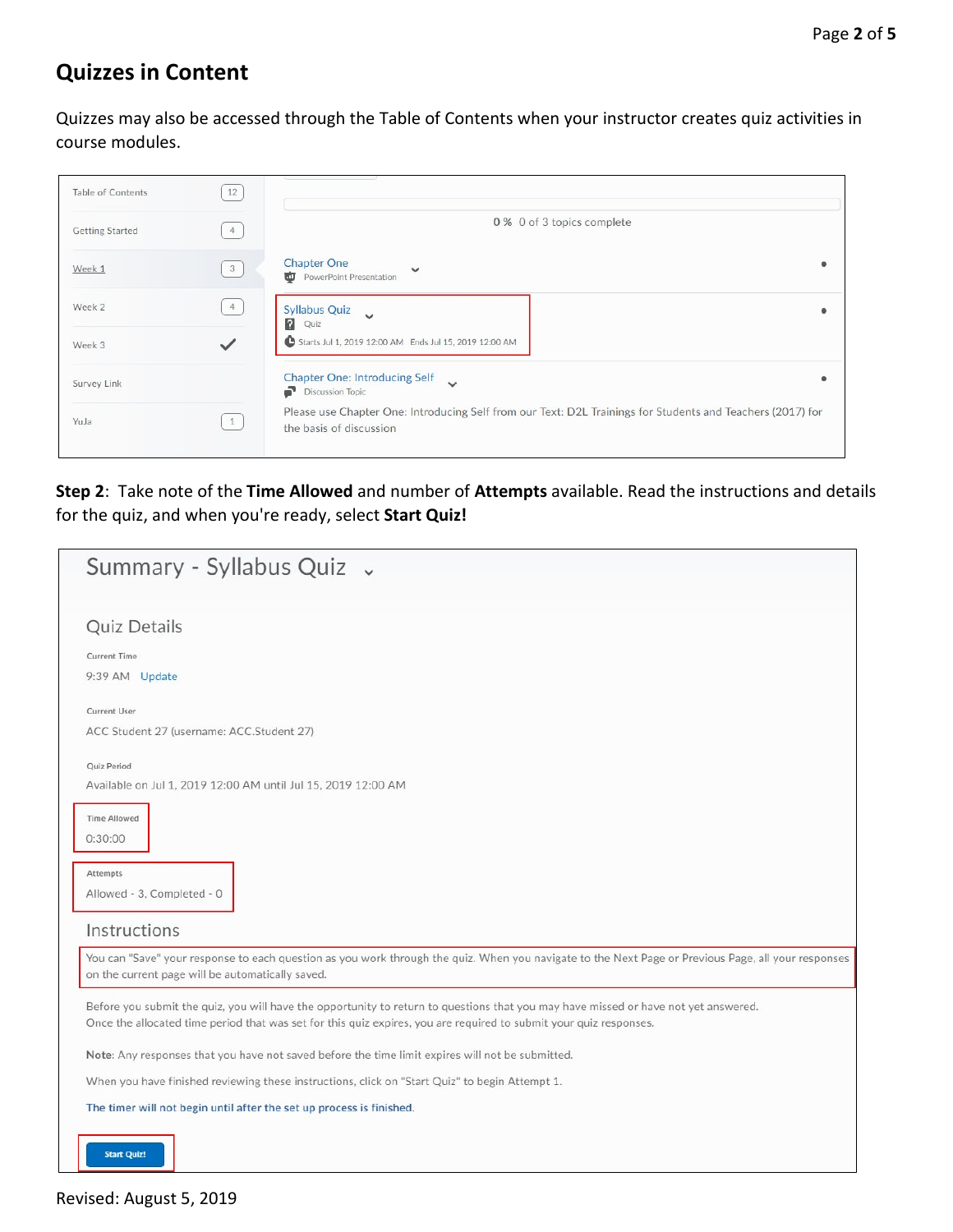Answer each question. You can see which questions you have answered to in the Questions section of the quiz's left panel. You can also select the question number in the quiz's left panel to go back to the question.

**Note**: Questions will auto-save as you answer them.

- Select **Next Page** or **Previous Page** to navigate between pages.
- Select **Submit Quiz** when you are ready to submit.

| Time Limit: 0:30:00<br>Time Left:0:27:13<br>ACC Student 27: Attempt 1<br>$\cup$ $\sim$ $\cdots$<br>Page 1:<br>$\sqrt{2}$<br>$\mathbf{3}$<br>1<br>Question 9 (1 point)<br>$\checkmark$<br>$\checkmark$<br>What is my extension?<br>5<br>4<br>6<br>$-$<br>$\qquad \qquad \cdots$<br>$-1$<br>A) 7294<br>8<br>9<br>$\overline{7}$<br>◯ B) 5371<br>$\sim$ $-$<br>$\sim$ $-$<br>$\sim$<br>$\bigcirc$ C) 5616<br>10<br>$\bigcirc$ D) 0520<br>Question 10 (1 point)<br>Which of the following are a form of academic dishonesty?<br>A) Utilizing previously used textbooks that have answers to exercises written in the book<br>B) Utilizing an Instructor's edition of the textbook<br>C) Copying another student's course assignments and submitting as one's own work<br>(D) Helping another student with their course assignments<br>E) Having any individual other than the student work on and complete course assignments<br>(Capying anything directly from an outside source and submitting it as one's own work<br>G) All of the above<br><b>Submit Quiz</b><br>3 of 10 questions saved | Syllabus Quiz | $\times$ |
|--------------------------------------------------------------------------------------------------------------------------------------------------------------------------------------------------------------------------------------------------------------------------------------------------------------------------------------------------------------------------------------------------------------------------------------------------------------------------------------------------------------------------------------------------------------------------------------------------------------------------------------------------------------------------------------------------------------------------------------------------------------------------------------------------------------------------------------------------------------------------------------------------------------------------------------------------------------------------------------------------------------------------------------------------------------------------------------------|---------------|----------|
|                                                                                                                                                                                                                                                                                                                                                                                                                                                                                                                                                                                                                                                                                                                                                                                                                                                                                                                                                                                                                                                                                            |               |          |
|                                                                                                                                                                                                                                                                                                                                                                                                                                                                                                                                                                                                                                                                                                                                                                                                                                                                                                                                                                                                                                                                                            |               |          |
|                                                                                                                                                                                                                                                                                                                                                                                                                                                                                                                                                                                                                                                                                                                                                                                                                                                                                                                                                                                                                                                                                            |               |          |
|                                                                                                                                                                                                                                                                                                                                                                                                                                                                                                                                                                                                                                                                                                                                                                                                                                                                                                                                                                                                                                                                                            |               |          |
|                                                                                                                                                                                                                                                                                                                                                                                                                                                                                                                                                                                                                                                                                                                                                                                                                                                                                                                                                                                                                                                                                            |               |          |
|                                                                                                                                                                                                                                                                                                                                                                                                                                                                                                                                                                                                                                                                                                                                                                                                                                                                                                                                                                                                                                                                                            |               |          |
|                                                                                                                                                                                                                                                                                                                                                                                                                                                                                                                                                                                                                                                                                                                                                                                                                                                                                                                                                                                                                                                                                            |               |          |
|                                                                                                                                                                                                                                                                                                                                                                                                                                                                                                                                                                                                                                                                                                                                                                                                                                                                                                                                                                                                                                                                                            |               |          |
|                                                                                                                                                                                                                                                                                                                                                                                                                                                                                                                                                                                                                                                                                                                                                                                                                                                                                                                                                                                                                                                                                            |               |          |
|                                                                                                                                                                                                                                                                                                                                                                                                                                                                                                                                                                                                                                                                                                                                                                                                                                                                                                                                                                                                                                                                                            |               |          |
|                                                                                                                                                                                                                                                                                                                                                                                                                                                                                                                                                                                                                                                                                                                                                                                                                                                                                                                                                                                                                                                                                            |               |          |
|                                                                                                                                                                                                                                                                                                                                                                                                                                                                                                                                                                                                                                                                                                                                                                                                                                                                                                                                                                                                                                                                                            |               |          |
|                                                                                                                                                                                                                                                                                                                                                                                                                                                                                                                                                                                                                                                                                                                                                                                                                                                                                                                                                                                                                                                                                            |               |          |
|                                                                                                                                                                                                                                                                                                                                                                                                                                                                                                                                                                                                                                                                                                                                                                                                                                                                                                                                                                                                                                                                                            |               |          |
|                                                                                                                                                                                                                                                                                                                                                                                                                                                                                                                                                                                                                                                                                                                                                                                                                                                                                                                                                                                                                                                                                            |               |          |
|                                                                                                                                                                                                                                                                                                                                                                                                                                                                                                                                                                                                                                                                                                                                                                                                                                                                                                                                                                                                                                                                                            |               |          |
|                                                                                                                                                                                                                                                                                                                                                                                                                                                                                                                                                                                                                                                                                                                                                                                                                                                                                                                                                                                                                                                                                            |               |          |
|                                                                                                                                                                                                                                                                                                                                                                                                                                                                                                                                                                                                                                                                                                                                                                                                                                                                                                                                                                                                                                                                                            |               |          |
|                                                                                                                                                                                                                                                                                                                                                                                                                                                                                                                                                                                                                                                                                                                                                                                                                                                                                                                                                                                                                                                                                            |               |          |
|                                                                                                                                                                                                                                                                                                                                                                                                                                                                                                                                                                                                                                                                                                                                                                                                                                                                                                                                                                                                                                                                                            |               |          |
|                                                                                                                                                                                                                                                                                                                                                                                                                                                                                                                                                                                                                                                                                                                                                                                                                                                                                                                                                                                                                                                                                            |               |          |
|                                                                                                                                                                                                                                                                                                                                                                                                                                                                                                                                                                                                                                                                                                                                                                                                                                                                                                                                                                                                                                                                                            |               |          |
|                                                                                                                                                                                                                                                                                                                                                                                                                                                                                                                                                                                                                                                                                                                                                                                                                                                                                                                                                                                                                                                                                            |               |          |
|                                                                                                                                                                                                                                                                                                                                                                                                                                                                                                                                                                                                                                                                                                                                                                                                                                                                                                                                                                                                                                                                                            |               |          |
|                                                                                                                                                                                                                                                                                                                                                                                                                                                                                                                                                                                                                                                                                                                                                                                                                                                                                                                                                                                                                                                                                            |               |          |
|                                                                                                                                                                                                                                                                                                                                                                                                                                                                                                                                                                                                                                                                                                                                                                                                                                                                                                                                                                                                                                                                                            |               |          |
|                                                                                                                                                                                                                                                                                                                                                                                                                                                                                                                                                                                                                                                                                                                                                                                                                                                                                                                                                                                                                                                                                            |               |          |
|                                                                                                                                                                                                                                                                                                                                                                                                                                                                                                                                                                                                                                                                                                                                                                                                                                                                                                                                                                                                                                                                                            |               |          |
|                                                                                                                                                                                                                                                                                                                                                                                                                                                                                                                                                                                                                                                                                                                                                                                                                                                                                                                                                                                                                                                                                            |               |          |
|                                                                                                                                                                                                                                                                                                                                                                                                                                                                                                                                                                                                                                                                                                                                                                                                                                                                                                                                                                                                                                                                                            |               |          |
|                                                                                                                                                                                                                                                                                                                                                                                                                                                                                                                                                                                                                                                                                                                                                                                                                                                                                                                                                                                                                                                                                            |               |          |
|                                                                                                                                                                                                                                                                                                                                                                                                                                                                                                                                                                                                                                                                                                                                                                                                                                                                                                                                                                                                                                                                                            |               |          |
|                                                                                                                                                                                                                                                                                                                                                                                                                                                                                                                                                                                                                                                                                                                                                                                                                                                                                                                                                                                                                                                                                            |               |          |
|                                                                                                                                                                                                                                                                                                                                                                                                                                                                                                                                                                                                                                                                                                                                                                                                                                                                                                                                                                                                                                                                                            |               |          |
|                                                                                                                                                                                                                                                                                                                                                                                                                                                                                                                                                                                                                                                                                                                                                                                                                                                                                                                                                                                                                                                                                            |               |          |
|                                                                                                                                                                                                                                                                                                                                                                                                                                                                                                                                                                                                                                                                                                                                                                                                                                                                                                                                                                                                                                                                                            |               |          |
|                                                                                                                                                                                                                                                                                                                                                                                                                                                                                                                                                                                                                                                                                                                                                                                                                                                                                                                                                                                                                                                                                            |               |          |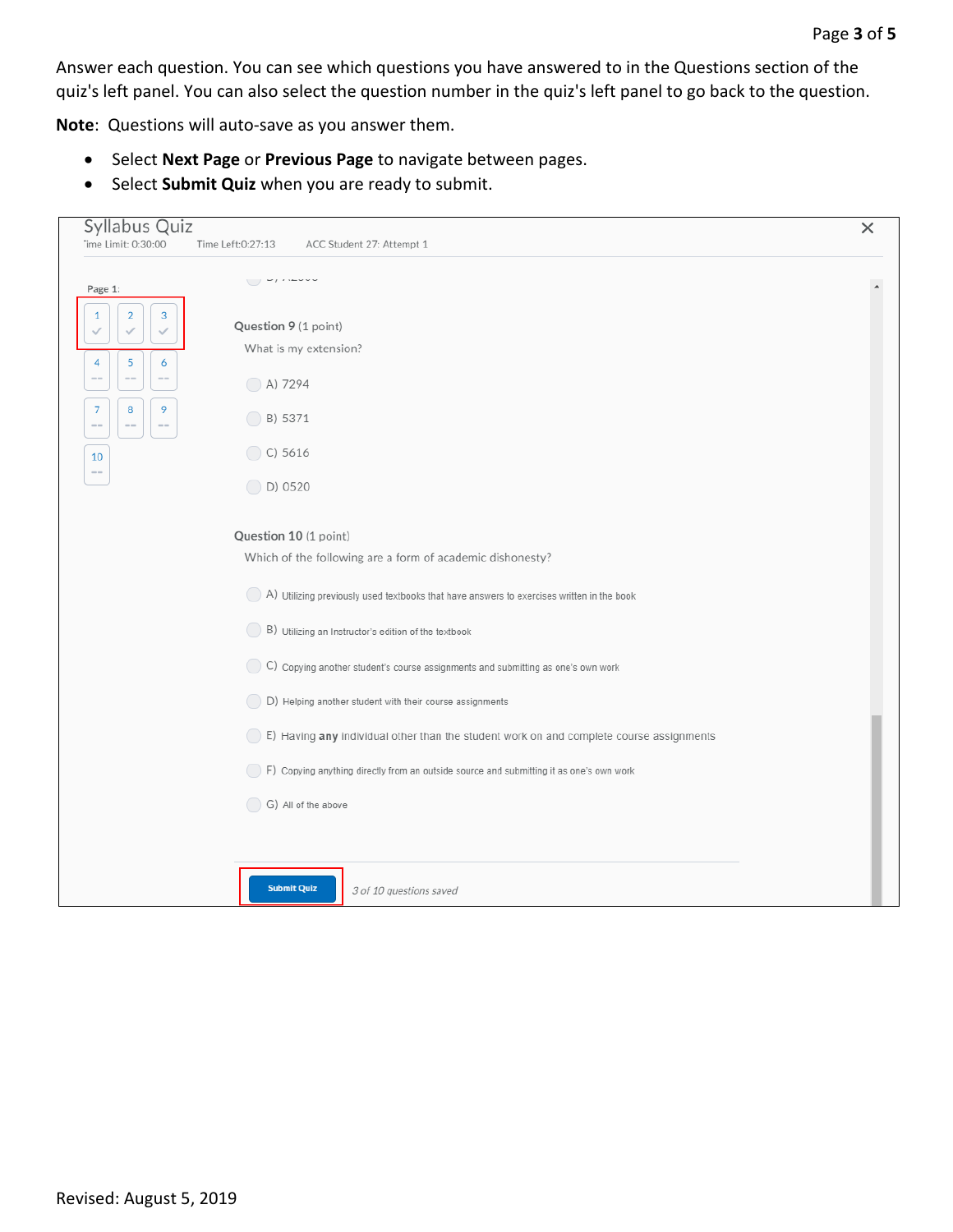**Note:** If you try to submit a quiz with unanswered questions, you will see a warning at the top of the Submit Quiz page informing you about unanswered questions. Select each link beneath the warning to return to each unanswered question.

**Step 3**: After you answer all quiz questions, select **Submit Quiz**.

| <b>Syllabus Quiz</b><br>Time Limit: 0:30:00                                                                                                                                                                                       | Time Left:0:28:33<br>ACC Student 27: Attempt 2                                                                                                                                                                        |
|-----------------------------------------------------------------------------------------------------------------------------------------------------------------------------------------------------------------------------------|-----------------------------------------------------------------------------------------------------------------------------------------------------------------------------------------------------------------------|
| Page 1:<br>3<br>2<br>1<br>✓<br>$\checkmark$<br>$\checkmark$<br>5<br>6<br>$\checkmark$<br>$\frac{1}{2} \left( \frac{1}{2} \right) \left( \frac{1}{2} \right) \left( \frac{1}{2} \right)$<br>7<br>9<br>8<br>$\checkmark$<br>10<br>✓ | <b>Warnings</b><br>You have 1 unanswered question.<br>Question 4<br><b>Quiz Submission Confirmation</b><br>You are about to submit your quiz<br>Once you press the Submit Quiz button you cannot return to your quiz. |
|                                                                                                                                                                                                                                   | <b>Submit Quiz</b><br><b>Back to Questions</b>                                                                                                                                                                        |

## **Watching the Time**

If your quiz has a time-limit you may be prompted or forced to submit your quiz.

Note: Although you can start a quiz and navigate away from it at any time during the attempt, the timer for the quiz does not pause and continues to record your **Time Taken**.